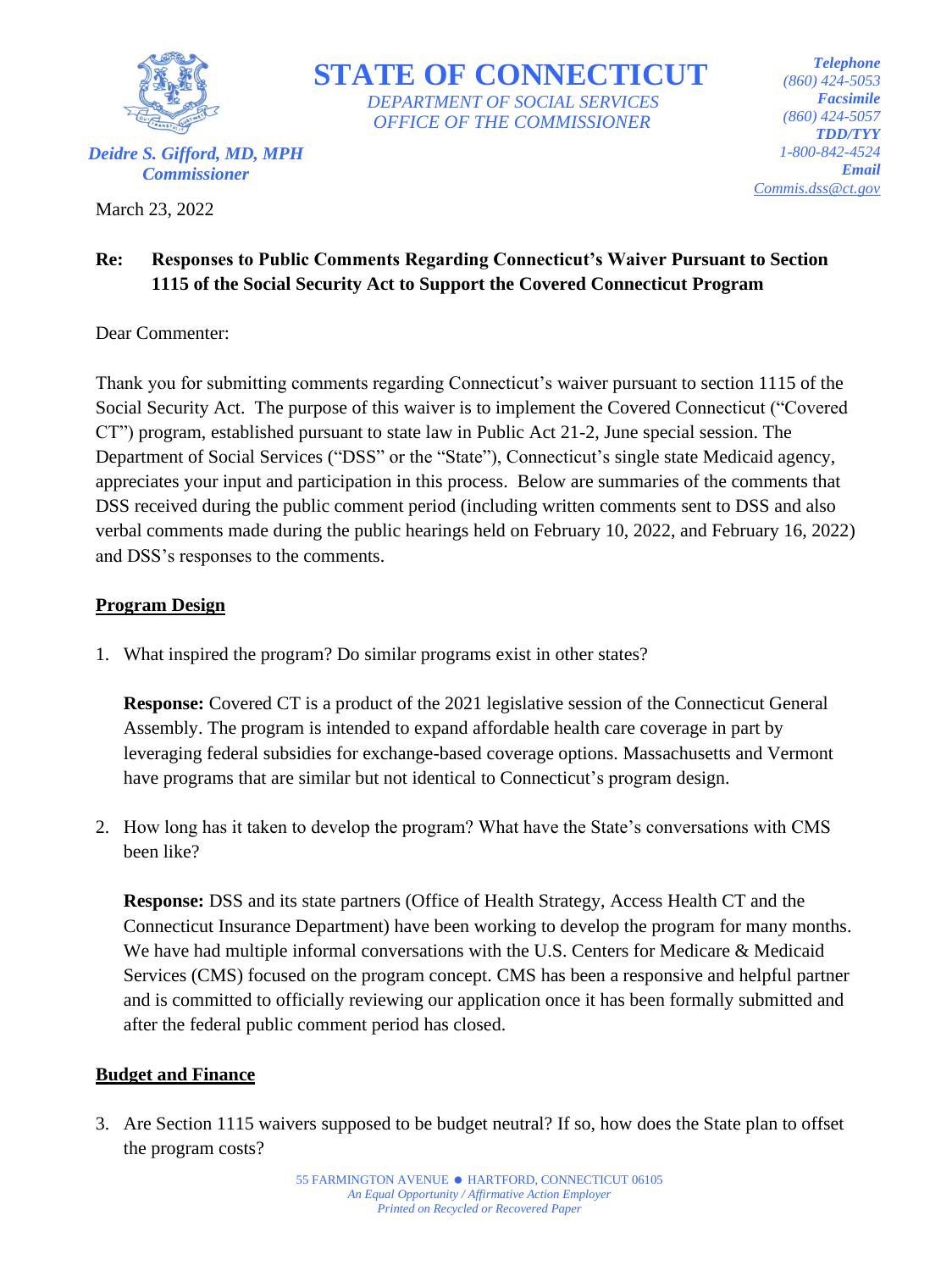*Covered CT Section 1115 Demonstration Waiver Responses to Public Comments March 23, 2022*

**Response:** As required by federal law in section 1115 of the Social Security Act, section 1115 demonstration waivers must be budget neutral to the federal Medicaid budget. This means it will cost the federal Medicaid program no more with the waiver than without it. There is no need to plan to offset waiver program costs because the cost to the federal government is projected to be less with the waiver than with a comparable full expansion of Medicaid.

4. What is the State's contingency plan if the enhanced subsidies authorized under the federal American Rescue Plan (ARP) Act are not extended?

**Response:** Should the enhanced subsidies under the ARP end on December 31, 2022, as currently authorized by federal law, or on any date prior to the expiration of the Demonstration, the State would need to revisit the Demonstration's financing and possibly make programmatic changes, such as, but not in any particular order: utilize state funding, reduce eligibility or benefits, cap enrollment, or terminate the Demonstration.

## **Eligibility**

5. What is the State's communications strategy for the program? How will it educate the public and outreach to potentially eligible individuals?

**Response:** As the Demonstration go-live date approaches, the State will launch an outreach campaign to promote enrollment in the program. It will use administrative data from the eligibility and enrollment system shared by Medicaid and Access Health CT to identify potentially eligible individuals for targeted outreach, including adults who are not enrolled in Medicaid but whose children are enrolled in Medicaid or CHIP.

At go-live, individuals enrolled in a silver-level qualified health plan (QHP) will have their premium and cost-sharing amounts reduced to zero and eligible individuals enrolled in a bronzelevel plan will be offered the opportunity to move to a free silver-level plan.

More broadly, the State will launch a communications campaign to educate the general public on the availability of the program. It will leverage existing channels, such as member notices, mail, email, online member accounts, websites, social media, press releases, and provider bulletins. Additional methods, such as text messaging, robocalls, radio and television advertising, are being explored. To the extent that the Demonstration goes live during the public health emergency (PHE) winddown period, communications about reapplying for Medicaid will also include information about the availability of the Demonstration program.

6. What is the impact of a parent's enrollment in Covered CT on a child's enrollment in HUSKY Health?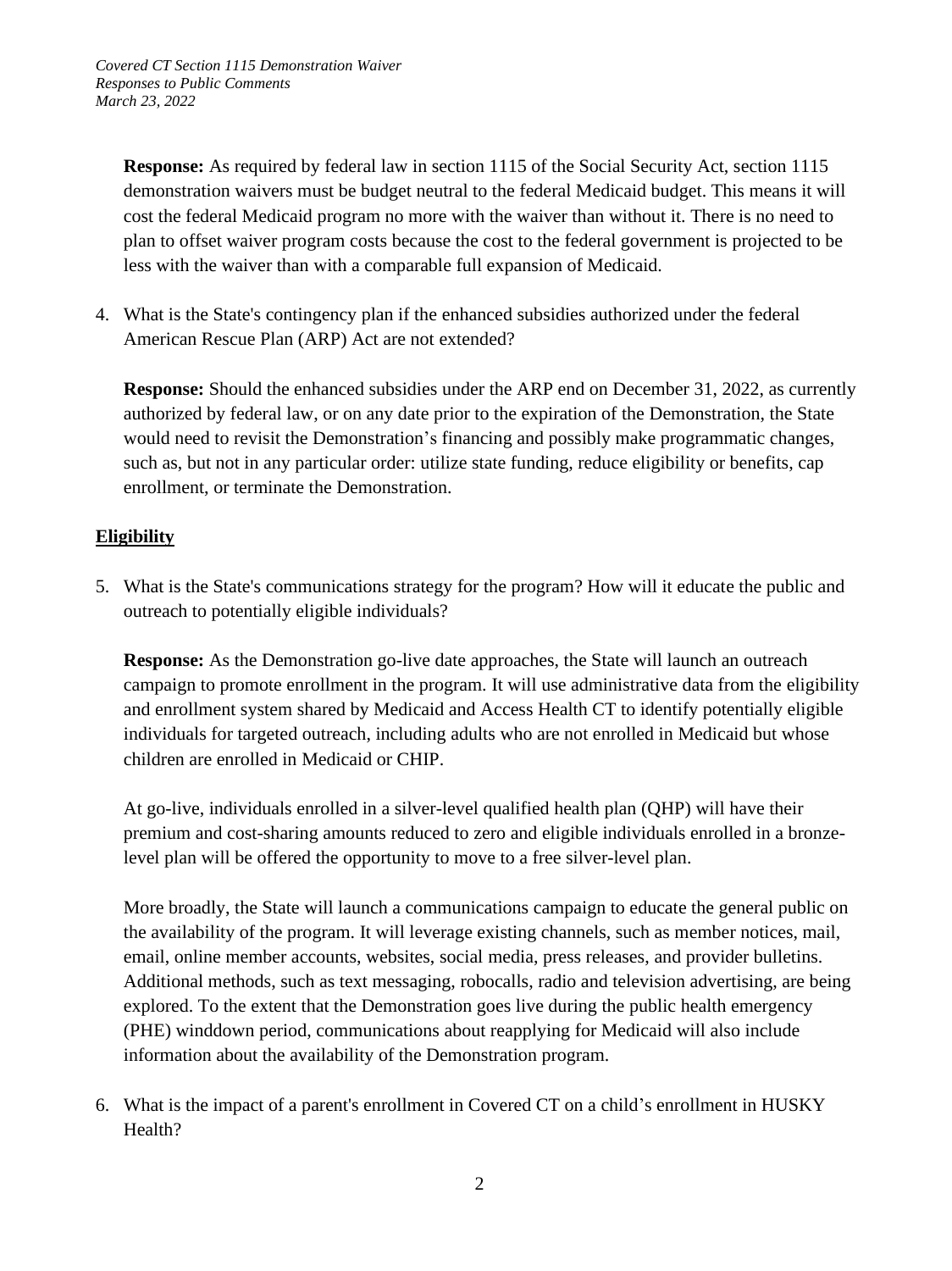**Response:** Children are eligible for HUSKY Health (*i.e.,* Medicaid or CHIP) regardless of QHP coverage for other family members.A parent's enrollment in Covered CT will not impact a child's enrollment in HUSKY Health.

7. Can you estimate the overlap between children eligible for Medicaid and CHIP and parents eligible for the Covered CT?

**Response:** Currently, children are eligible for Medicaid or CHIP at income levels higher than parents. Covered CT will increase the income limit for parents to 175% of the federal poverty limit (FPL). Medicaid currently covers parents and caretaker relatives up to 160% FPL. DSS estimates that by the final year of the Demonstration, approximately 13,000 parents will enroll in QHP coverage through Covered CT because of its higher income limit.

8. When people are redetermined for Medicaid eligibility, how will they be notified about Covered CT?

**Response:** The State has an integrated eligibility system for Medicaid, CHIP and QHP coverage. When a person's eligibility is redetermined for any of these programs, eligibility for all programs is considered. Enrollees will be notified of the eligibility decision through this integrated system, which includes both letters and electronic means of communication. If determined eligible for Medicaid, they will be automatically enrolled. If determined eligible for Covered CT, they will be notified and offered the opportunity to enroll in QHP coverage immediately.

9. Why do the enrollment projections assume very gradual growth rather than full uptake initially?

**Response:** A key assumption behind these enrollment projections is that many people have had their Medicaid eligibility extended due to the continuous eligibility requirements of the federal COVID PHE. However, when the federal PHE expires, the State will gradually resume redeterminations of eligibility for Medicaid members, and members, who experienced an increase in income, will gradually transition from Medicaid to Covered CT eligibility. Enrollment into the program will be slower for parents than childless adults, because of the availability of Transitional Medical Assistance, which provides an additional year of Medicaid coverage for parents and caretaker relatives.

10. How will the State simplify Covered CT enrollment to reduce the loss of coverage, particularly as people move back and forth between assistance programs?

**Response:** Eligibility and enrollment for Medicaid, CHIP and QHP coverage is already simplified and streamlined by the State's existing integrated eligibility system, which is a single point of entry for determination of eligibility for all three types of healthcare coverage. When a person is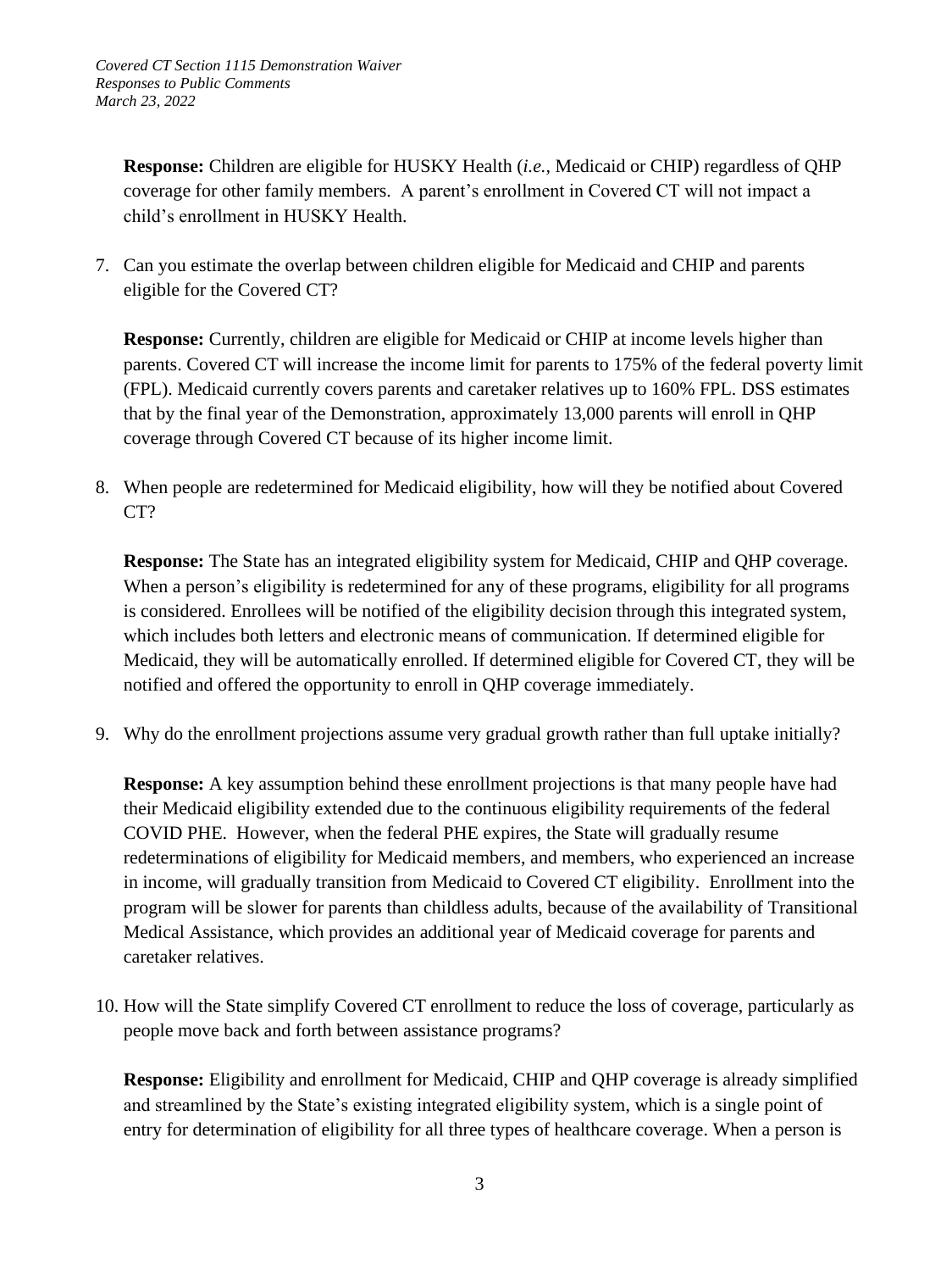*Covered CT Section 1115 Demonstration Waiver Responses to Public Comments March 23, 2022*

determined eligible for Medicaid or CHIP, they are automatically enrolled. When determined eligible for Covered CT, they will be notified of the opportunity to enroll in silver-level QHP coverage offered through Access Health CT. At go-live, individuals enrolled in a silver-level QHP will automatically have their premium and cost-sharing amounts reduced to zero, and eligible individuals enrolled in a bronze-level plan will be offered the opportunity to move to a free silver-level plan.

#### **Benefits**

11. Will Covered CT put a strain on access to dental services given that it is projected to add coverage for up to 39,000 individuals?

**Response:** DSS continues to evaluate demand for dental services by Covered CT enrollees and has proposed a rate increase for adult dental services through the Governor's proposed budget adjustments to help ensure access to dental care.

12. What is the ability of the non-emergency medical transportation (NEMT) system to serve more people?

**Response:** DSS continues to evaluate demand for NEMT services by Covered CT enrollees and the capacity of the NEMT system to accommodate this additional population.

13. How can the program help enrollees navigate the complexities of the healthcare system? Can the program fund community-based health navigators or community health workers to help enrollees understand their benefits and how to use them?

**Response:** Demonstration benefits are as specified in state law, with QHP coverage available through Access Health CT and dental care and NEMT benefits delivered through HUSKY Health. Enrollees will have access to resources to help understand QHP choices and how QHP coverage works, including online resources, enrollment specialists, community navigators and customer call centers to help eligible individuals choose a QHP that best meets their individual needs and locate network providers to access covered services.

#### **Evaluation**

- 14. Commenters posed several questions regarding evaluation of the program's impact, including:
	- What impact will the program have on access to care?
	- How will the program affect service utilization, such as preventive and primary care and emergency department visits?
	- Will parents' enrollment in the program impact the way their children use services in HUSKY Health?